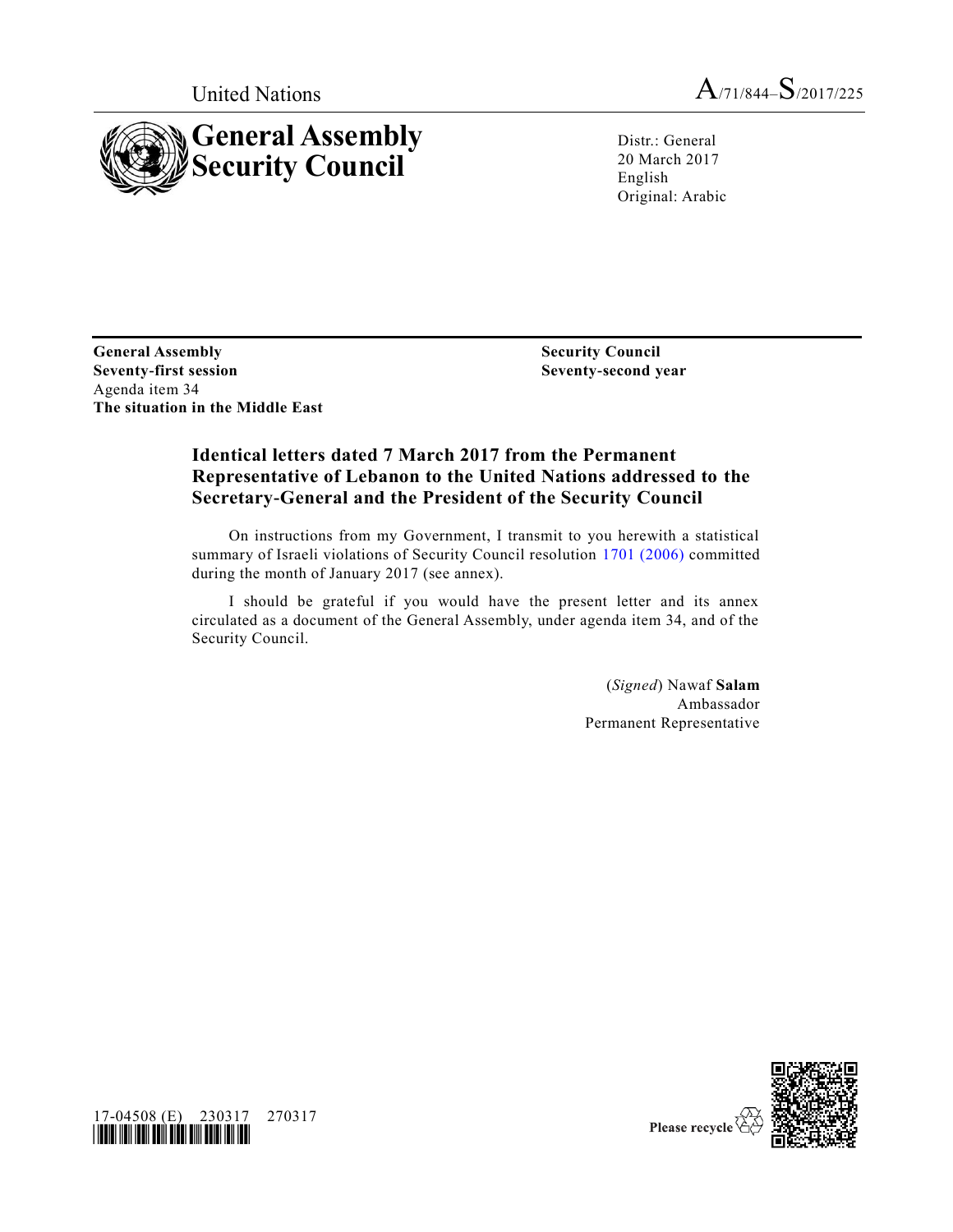## **Annex to the identical letters dated 7 March 2017 from the Permanent Representative of Lebanon to the United Nations addressed to the Secretary-General and the President of the Security Council**

#### **Land violations committed in January 2017**

| Date       | Time           | Nature of violation                                                                                                                                                                                                                                                                                                                                                                                                                                                                                                     |
|------------|----------------|-------------------------------------------------------------------------------------------------------------------------------------------------------------------------------------------------------------------------------------------------------------------------------------------------------------------------------------------------------------------------------------------------------------------------------------------------------------------------------------------------------------------------|
| 1 January  | 1135           | Inside occupied Palestinian territory, opposite Udaysah, the Israeli enemy launched a<br>medium-size white balloon from its position at the Misgav Am settlement. The balloon<br>exploded in the sky over the outskirts Udaysah town, Aridah locality.                                                                                                                                                                                                                                                                  |
| 6 January  |                | At dawn, on the outskirts of the town of Ayta al-Sha'b, near the border between Lebanon<br>and occupied Palestine, between Points B32 and B33, an Israeli enemy patrol abducted<br>the shepherd Abdullah Rahmah. At 0200 hours on 7 January, the Lebanese Army received<br>the shepherd at Ra's al-Nagurah from the liaison service of the United Nations Interim<br>Force in Lebanon.                                                                                                                                  |
| 18 January | 1130           | Opposite the town of Aytarun, near point B56, some 15 Israeli enemy personnel crossed<br>the technical fence and proceeded on their way for approximately 40 metres, without<br>violating the Blue Line. They reconnoitred the location and then took up combat<br>positions, pointing their weapons towards Lebanese territory. The enemy personnel were<br>accompanied by a Merkava tank and two Jeeps from the Malikiyah post. At 1430 hours,<br>they left the location and closed it off.                           |
| 19 January | 1100           | On the outskirts of the town of Udaysah, near point TP36, the Israeli enemy placed a<br>spying device atop a concrete block between the technical fence and the Blue Line,<br>within the area to which Lebanon maintains a claim.                                                                                                                                                                                                                                                                                       |
|            | Night-<br>time | On the outskirts of the town of Udaysah, near point TP36, the Israeli enemy crossed the<br>technical fence and moved into the area to which a claim is maintained, proceeding some<br>100 metres into Lebanese territory, whereupon they levelled an earthen berm that had<br>been placed in that location by the municipality of Udaysah.                                                                                                                                                                              |
| 22 January | 1230           | On the outskirts of the town of Marun al-Ra's, opposite points B52 and B52-2, as some<br>Lebanese farmers were inspecting their fields inside Lebanese territory, an Israeli enemy<br>patrol comprising three Defender vehicles and two Hummer vehicles approached from<br>inside occupied territory. Some 15 soldiers disembarked, took up combat positions,<br>cocked and aimed their weapons at the farmers, and threw two smoke bombs that landed<br>across from the farmers inside occupied Palestinian territory. |
| 23 January | 0920<br>0940   | Inside occupied Palestinian territory, opposite the town of Alma al-Sha'b, as a Poclain<br>trench-digger belonging to the Israeli enemy was removing brush in the area between the<br>technical fence and the Blue Line, between points BPO and BPO-1, the trench-digger's<br>boom encroached into Lebanese territory over an area approximately one metre long and<br>20 metres wide.                                                                                                                                  |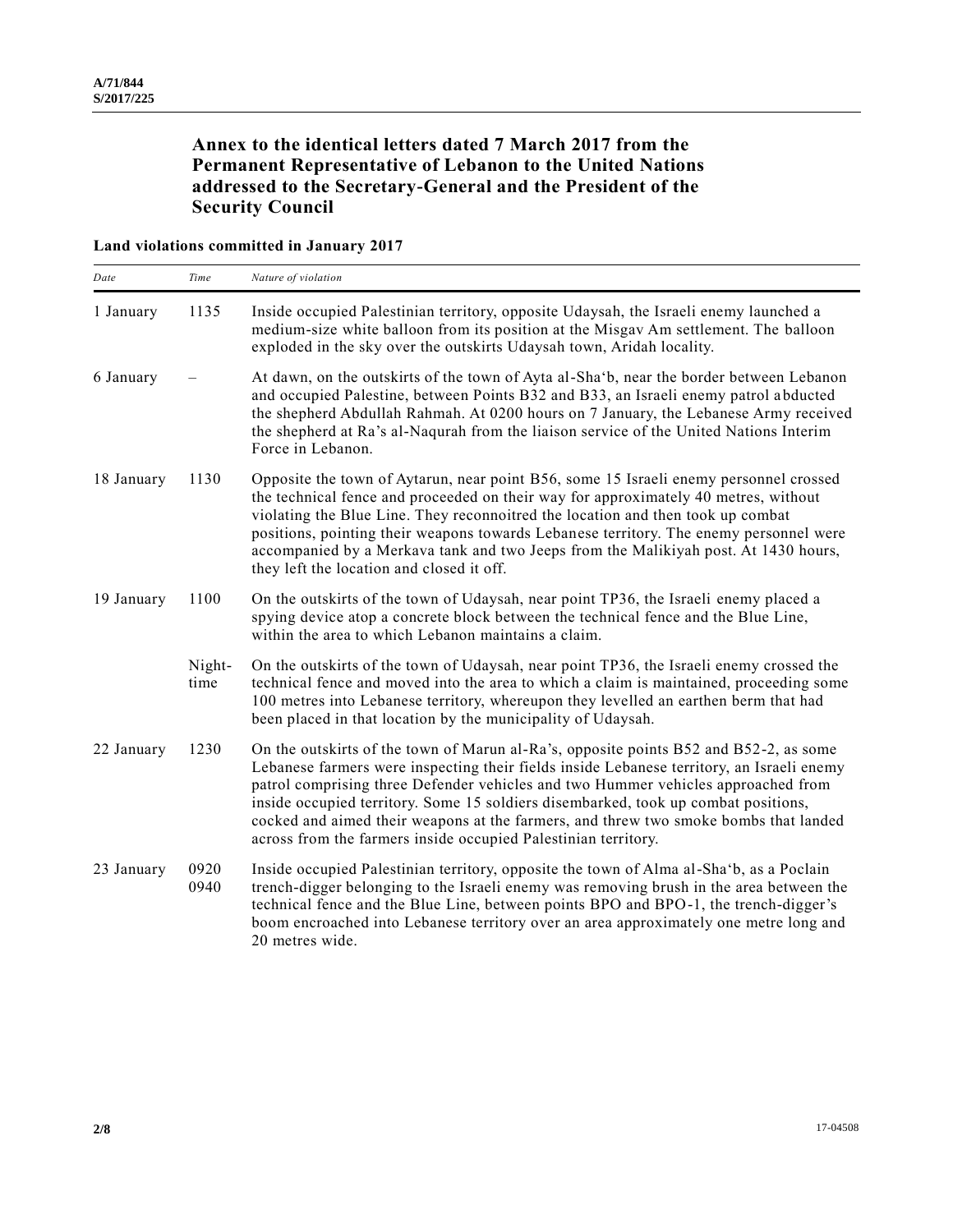| Date       | Time         | Nature of violation                                                                                                                                                                                                                                                                                                                                                                                                                                                                                                                                                                                                                |
|------------|--------------|------------------------------------------------------------------------------------------------------------------------------------------------------------------------------------------------------------------------------------------------------------------------------------------------------------------------------------------------------------------------------------------------------------------------------------------------------------------------------------------------------------------------------------------------------------------------------------------------------------------------------------|
|            | 1030         | Inside occupied Palestinian territory, near the wall opposite the town of Kafr Killa, an<br>Israeli enemy patrol comprising a Hummer vehicle and a Toyota pickup arrived. Five<br>personnel disembarked and carried out maintenance work on the technical fence. One of<br>them pointed his weapon towards a Lebanese Army patrol that was monitoring the work<br>from the Lebanese side.                                                                                                                                                                                                                                          |
| 24 January | 0730         | From inside occupied Palestinian territory, opposite the Lebanese Army Wazzani OP8<br>observation point, an Israeli enemy patrol comprising a Hummer vehicle and a Merkava<br>tank arrived. Some 22 personnel disembarked, opened the gate and crossed the technical<br>fence, without violating the line of withdrawal (the Blue Line, to which Lebanon<br>maintains a claim in that area) and conducted a patrol along the Wazzani River. At<br>0800 hours, they left towards occupied territory and closed the gate. During this incident,<br>the Merkava tank pointed its cannon towards the above-mentioned observation post. |
| 29 January | 1240<br>1250 | Inside the occupied Shab'a Farms, the Israeli enemy sounded warning sirens from its<br>position at Ramta.                                                                                                                                                                                                                                                                                                                                                                                                                                                                                                                          |

# **Sea violations committed in January 2017**

| Date      | Time         | Nature of violation                                                                                                                                                                                                                                                                                                                                                                                                                 |
|-----------|--------------|-------------------------------------------------------------------------------------------------------------------------------------------------------------------------------------------------------------------------------------------------------------------------------------------------------------------------------------------------------------------------------------------------------------------------------------|
| 2 January | 0428<br>0432 | Opposite Ra's al-Naqurah, the Israeli enemy, from its position at Ra's al-Naqurah,<br>directed a searchlight towards Lebanese territorial waters for four minutes and fired<br>military weapons at a Lebanese fishing vessel that was within Lebanese territorial waters.                                                                                                                                                           |
| 4 January | 0436         | From inside occupied Palestinian territorial waters off Ra's al-Naqurah, an Israeli enemy<br>military launch directed a searchlight towards Lebanese territorial waters for a one-<br>minute period and sounded warning sirens.                                                                                                                                                                                                     |
|           | 0438         | Off Ra's al-Naqurah, an Israeli enemy military launch violated the southern maritime<br>boundary established by Decree No. 6433 (2011) of 1 October 2011 for a three-minute<br>period, and proceeded on its way for some 270 metres. The launch then left in the<br>direction of occupied Palestinian territorial waters.                                                                                                           |
|           | 1100         | Off Ra's al-Naqurah, two Israeli enemy military launches violated the southern maritime<br>boundary established by Decree 6433 (2011) for a 55-minute period. The launches placed<br>a red ball in Lebanese territorial water at the position of buoy No. 1, which had drifted<br>away from the so-called line of buoys on 16 December 2016. The launches then left in<br>the direction of occupied Palestinian territorial waters. |
|           | 1130         | Off Ra's al-Naqurah, an Israeli enemy military launch violated the southern maritime<br>boundary established by Decree No. 6433 (2011) for a seven-minute period, and<br>proceeded on its way for some 203 metres. The launch then left in the direction of<br>occupied Palestinian territorial waters.                                                                                                                             |
|           | 1140         | Opposite Ra's al-Naqurah, a large Israeli enemy warship violated the southern maritime<br>boundary established by Decree No. 6433 (2011) for a 15-minute period. The warship<br>was towing a pontoon to which a buoy was tethered. The buoy was installed in place of<br>the above-mentioned red ball. The launch then left in the direction of occupied<br>Palestinian territorial waters.                                         |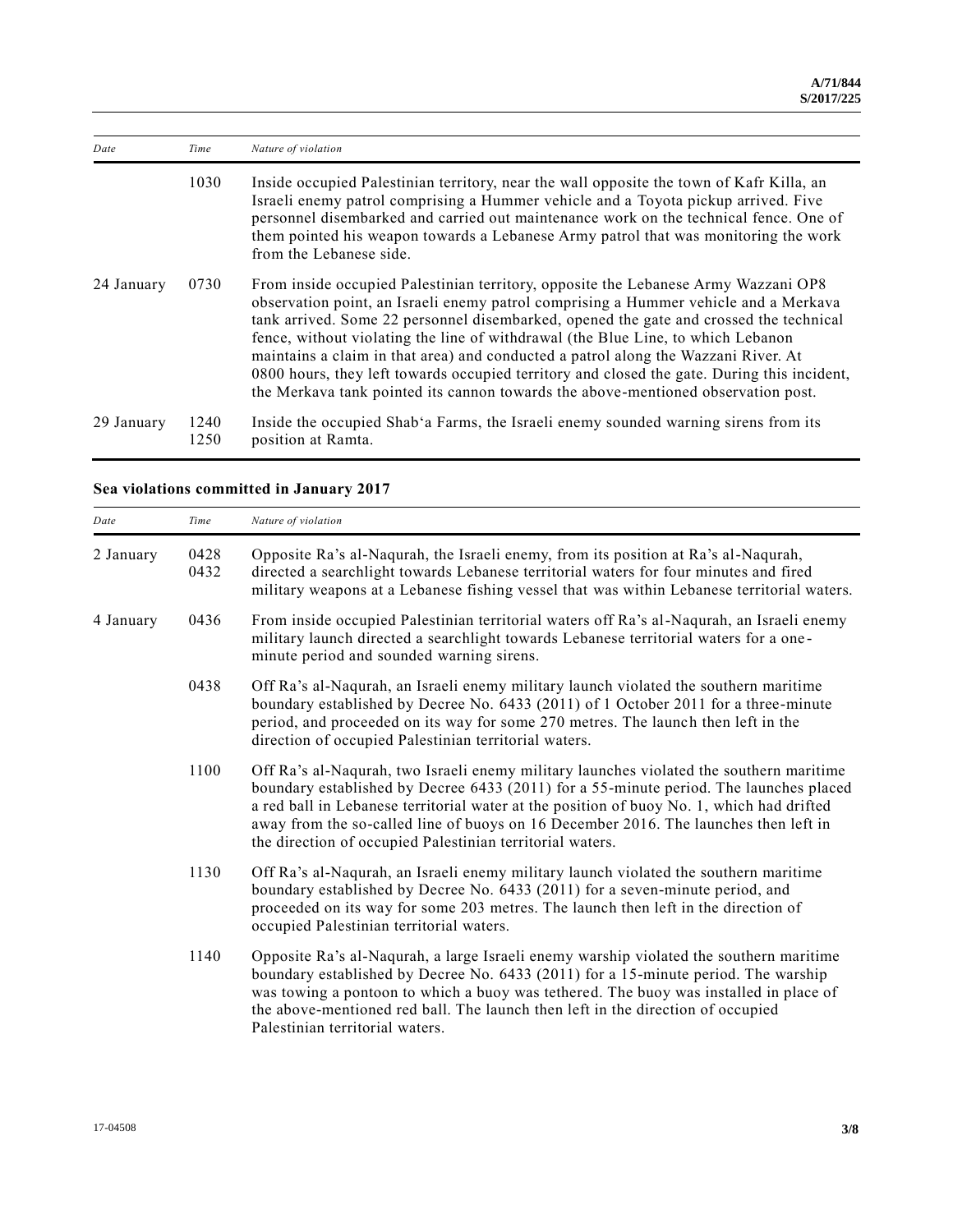| Date       | Time         | Nature of violation                                                                                                                                                                                                                                                                                                                                                               |
|------------|--------------|-----------------------------------------------------------------------------------------------------------------------------------------------------------------------------------------------------------------------------------------------------------------------------------------------------------------------------------------------------------------------------------|
|            | 1223         | Off Ra's al-Naqurah, an Israeli enemy military launch violated the southern maritime<br>boundary established by Decree No. 6433 (2011) for a 63-minute period, and proceeded<br>on its way for some 351 metres. The launch then left in the direction of occupied<br>Palestinian territorial waters.                                                                              |
|            | 1310         | Off Ra's al-Naqurah, an Israeli enemy military launch violated the southern maritime<br>boundary established by Decree No. 6433 (2011) for a 21-minute period, and proceeded<br>on its way for some 351 metres. The launch then left in the direction of occupied<br>Palestinian territorial waters.                                                                              |
|            | 1426         | Off Ra's al-Naqurah, two Israeli enemy military launches violated the southern maritime<br>boundary established by Decree No. 6433 (2011). The first launch proceeded some<br>260 metres over an 84-minute period, while the second proceeded some 370 metres over<br>an 89-minute period. The launches then left in the direction of occupied Palestinian<br>territorial waters. |
|            | 1630         | Off Ra's al-Naqurah, two Israeli enemy military launches violated the southern maritime<br>boundary established by Decree No. 6433 (2011) for a 15-minute period, and proceeded<br>on their way for some 167 metres. The launches then left in the direction of occupied<br>Palestinian territorial waters.                                                                       |
| 6 January  | 1547         | Off Ra's al-Naqurah, an Israeli enemy military launch violated the southern maritime<br>boundary established by Decree No. 6433 (2011) for a five-minute period, and proceeded<br>on its way for some 296 metres. The launch then left in the direction of occupied<br>Palestinian territorial waters.                                                                            |
| 18 January | 1120         | Opposite Ra's al-Naqurah, an Israeli enemy military launch violated the southern<br>maritime boundary established by Decree No. 6433 (2011) for a period of one hour and<br>15 minutes, and proceeded on its way for some 265 metres. The launch dropped off three<br>divers. The launch then left in the direction of occupied Palestinian territorial waters.                   |
|            | 1250         | Off Ra's al-Naqurah, an Israeli enemy military launch violated the southern maritime<br>boundary established by Decree No. 6433 (2011) for a 20-minute period, and proceeded<br>on its way for some 425 metres. The launch then left in the direction of occupied<br>Palestinian territorial waters.                                                                              |
| 22 January | 1557         | Off Ra's al-Naqurah, an Israeli enemy military launch violated the southern maritime<br>boundary established by Decree No. 6433 (2011) for a three-minute period, and<br>proceeded on its way for some 300 metres. The launch then left in the direction of<br>occupied Palestinian territorial waters.                                                                           |
| 25 January | 1603         | Off Ra's al-Naqurah, an Israeli enemy military launch violated the southern maritime<br>boundary established by Decree No. 6433 (2011) for a three-minute period, and<br>proceeded on its way for some 250 metres. The launch then left in the direction of<br>occupied Palestinian territorial waters.                                                                           |
| 30 January | 2040<br>2100 | Opposite Ra's al-Naqurah, from its position at Ra's al-Naqurah, the Israeli enemy<br>directed a searchlight towards Lebanese territorial waters for four minute and then again<br>for 14 minutes.                                                                                                                                                                                 |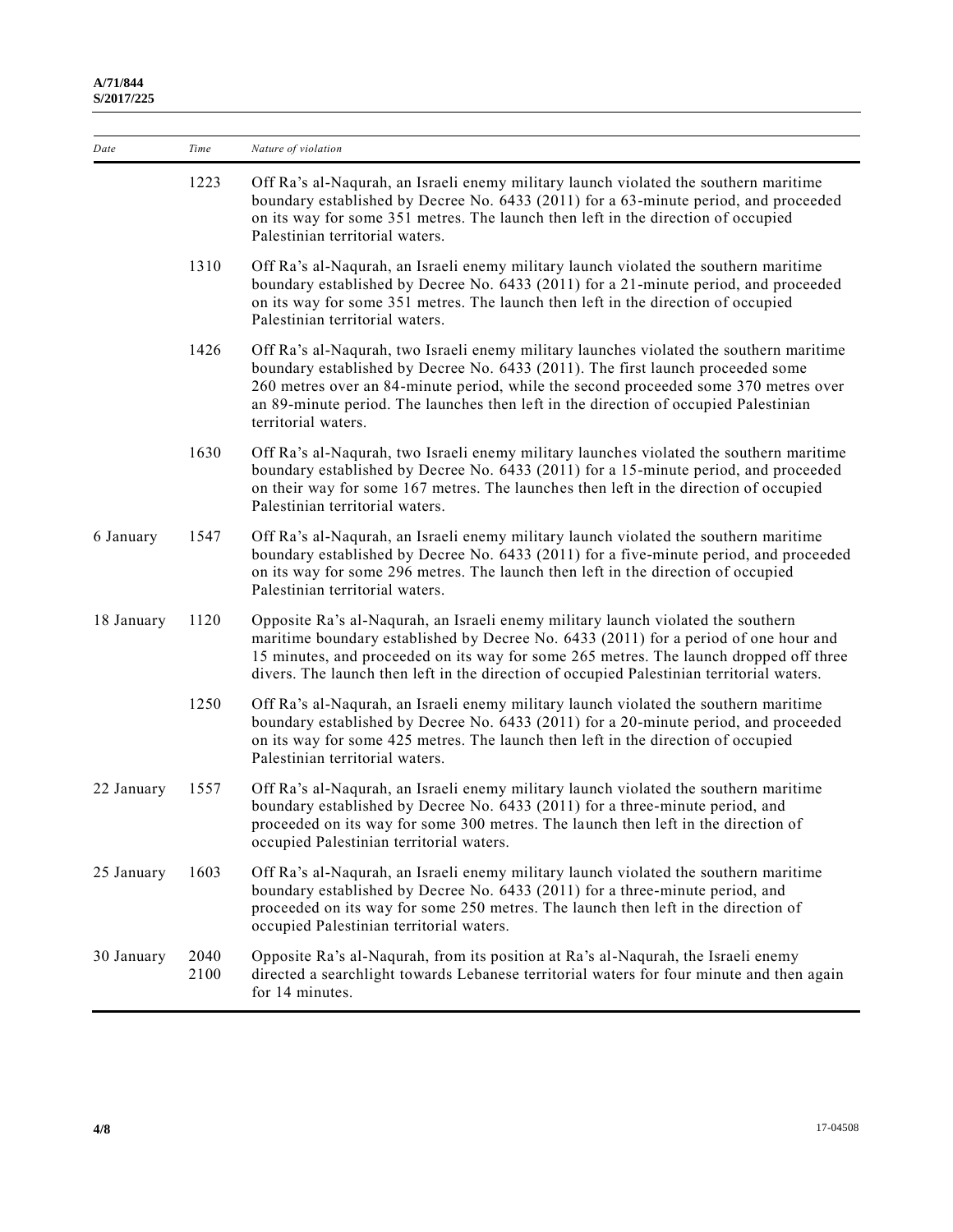### **Air violations committed in January 2017**

| Date       | Time | Nature of violation                                                                                                                                                                                                          |
|------------|------|------------------------------------------------------------------------------------------------------------------------------------------------------------------------------------------------------------------------------|
| 5 January  | 1015 | An Israeli enemy reconnaissance aircraft violated Lebanese airspace, entering over<br>Aytarun. It circled over the South and the Western Bekaa before leaving at 2005 hours<br>over Rumaysh.                                 |
|            | 1230 | An Israeli enemy reconnaissance aircraft violated Lebanese airspace, entering over Alma<br>al-Sha'b. It circled over the South and Iqlim al-Kharrub before leaving at 1645 hours<br>over Kafr Killa.                         |
|            | 1840 | An Israeli enemy reconnaissance aircraft violated Lebanese airspace, entering over Kafr<br>Killa. It circled over Riyaq, Baalbek and Hirmil before leaving at 2150 hours over Kafr<br>Killa.                                 |
|            | 2010 | An Israeli enemy reconnaissance aircraft violated Lebanese airspace, entering over the<br>sea west of Sidon. It circled over Iqlim al-Kharrub, Beirut and Ba'abda before leaving at<br>0135 hours on 6 January over Naqurah. |
| 6 January  | 0805 | An Israeli enemy reconnaissance aircraft violated Lebanese airspace, entering over the<br>sea west of Naqurah. It circled over Beirut and its suburbs before leaving at 1435 hours<br>over Naqurah.                          |
|            | 1355 | An Israeli enemy reconnaissance aircraft violated Lebanese airspace, entering over Kafr<br>Killa. It circled over the South and the Western Bekaa before leaving at 1925 hours over<br>Alma al-Sha'b.                        |
|            | 1750 | An Israeli enemy reconnaissance aircraft violated Lebanese airspace, entering over<br>Rumaysh. It circled over the South before leaving at 0100 hours on 7 January over Alma<br>al-Sha'b.                                    |
|            | 2100 | An Israeli enemy reconnaissance aircraft violated Lebanese airspace, entering over<br>Naqurah. It circled over the South, Zahlah, Matn and Ba'abda before leaving at<br>0430 hours on 7 January over Kafr Killa.             |
| 7 January  | 0805 | An Israeli enemy reconnaissance aircraft violated Lebanese airspace, entering over Kafr<br>Killa. It circled over Riyaq and the Western Bekaa before leaving at 1100 hours over Kafr<br>Killa.                               |
|            | 0815 | An Israeli enemy reconnaissance aircraft violated Lebanese airspace, entering over Alma<br>al-Sha'b. It circled over the South before leaving at 1200 hours over Rumaysh.                                                    |
| 9 January  | 1530 | Two Israeli enemy warplanes violated Lebanese airspace, entering over Kafr Killa. They<br>circled over all regions of Lebanon before leaving at 1635 hours over Kafr Killa.                                                  |
| 10 January | 0710 | An Israeli enemy reconnaissance aircraft violated Lebanese airspace, entering over<br>Naqurah. It circled over Beirut and its suburbs and Ba'abda before leaving at 2310 hours<br>over Naqurah.                              |
|            | 0940 | An Israeli enemy reconnaissance aircraft violated Lebanese airspace, entering over Kafr<br>Killa. It circled over the South and the Western Bekaa before leaving at 1830 hours over<br>Rumaysh.                              |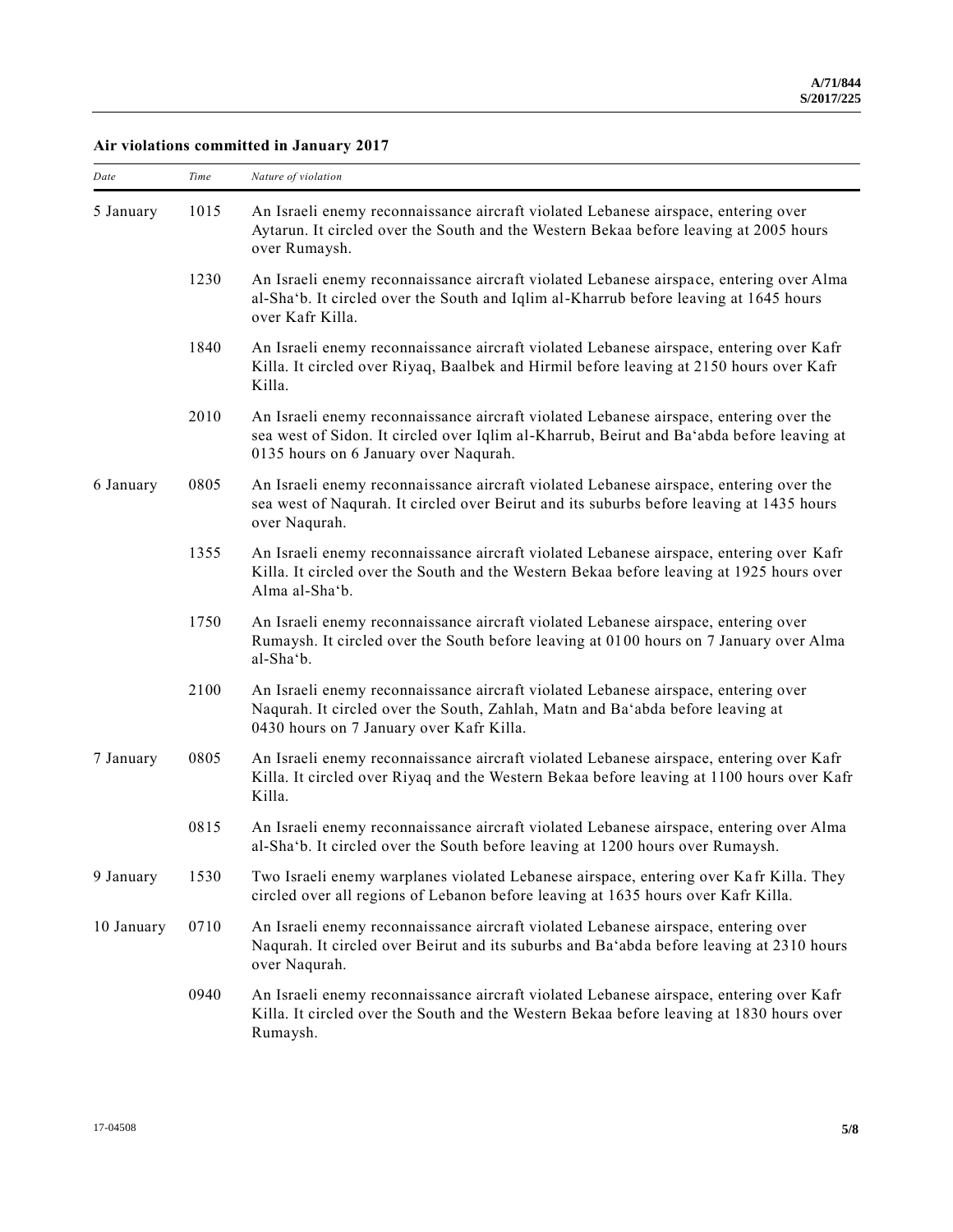| Date       | Time         | Nature of violation                                                                                                                                                                                                             |
|------------|--------------|---------------------------------------------------------------------------------------------------------------------------------------------------------------------------------------------------------------------------------|
|            | 1810<br>1830 | Israeli enemy warplanes violated Lebanese airspace, entering over Naqurah. They circled<br>over Lebanese territorial waters and released 16 decoy flares.                                                                       |
| 12 January | 0715         | An Israeli enemy reconnaissance aircraft violated Lebanese airspace, entering over Kafr<br>Killa. It circled over Riyaq, Baalbek and Hirmil before leaving at 1450 hours over<br>Aytarun.                                       |
|            | 1140         | An Israeli enemy reconnaissance aircraft violated Lebanese airspace, entering over Kafr<br>Killa. It circled over the Western Bekaa and the South before leaving at 1355 hours over<br>Kafr Killa.                              |
|            | 1215         | Two Israeli enemy warplanes violated Lebanese airspace, entering over Kafr Killa. They<br>circled over all regions of Lebanon before leaving at 1345 hours over Naqurah.                                                        |
|            | 1230         | Two Israeli enemy warplanes violated Lebanese airspace, entering over the sea west of<br>Shikka. They left at 1240 hours over western Tripoli, heading towards Turkey.                                                          |
| 15 January | 1000         | An Israeli enemy reconnaissance aircraft violated Lebanese airspace, entering over Alma<br>al-Sha'b. It circled over the South and the Western Bekaa before leaving at 1805 hours<br>over Kafr Killa.                           |
| 16 January | 0815         | An Israeli enemy reconnaissance aircraft violated Lebanese airspace, entering over<br>Naqurah. It circled over Ba'abda and Beirut and its suburbs before leaving at 1700 hours<br>over Naqurah.                                 |
|            | 0850         | An Israeli enemy reconnaissance aircraft violated Lebanese airspace, entering over Alma<br>al-Sha'b. It circled over the Western Bekaa and the South before leaving at 1450 hours<br>over Kafr Killa.                           |
|            | 1910         | An Israeli enemy reconnaissance aircraft violated Lebanese airspace, entering over Kafr<br>Killa. It circled over Zahlah, Riyaq, Baalbek and Arz before leaving at 0200 hours on<br>17 January over Aytarun.                    |
| 17 January | 0755         | An Israeli enemy reconnaissance aircraft violated Lebanese airspace, entering over<br>Naqurah. It circled over Beirut and its suburbs, Riyaq, Baalbek and Ba'abda before<br>leaving at 2305 hours over Naqurah.                 |
|            | 0805         | An Israeli enemy reconnaissance aircraft violated Lebanese airspace, entering over Alma<br>al-Sha'b. It circled over the Shuf, the Western Bekaa, the South, Riyaq and Baalbek<br>before leaving at 1350 hours over Kafr Killa. |
| 18 January | 0655         | An Israeli enemy reconnaissance aircraft violated Lebanese territory, entering over Kafr<br>Killa. It circled over Riyaq, Baalbek, Hirmil and the South before leaving at 1830 hours<br>over Rumaysh.                           |
|            | 0700         | An Israeli enemy reconnaissance aircraft violated Lebanese airspace, entering over<br>Naqurah. It circled over Beirut, Ba'abda, Kasrawan and Matn before leaving at<br>1340 hours over Naqurah.                                 |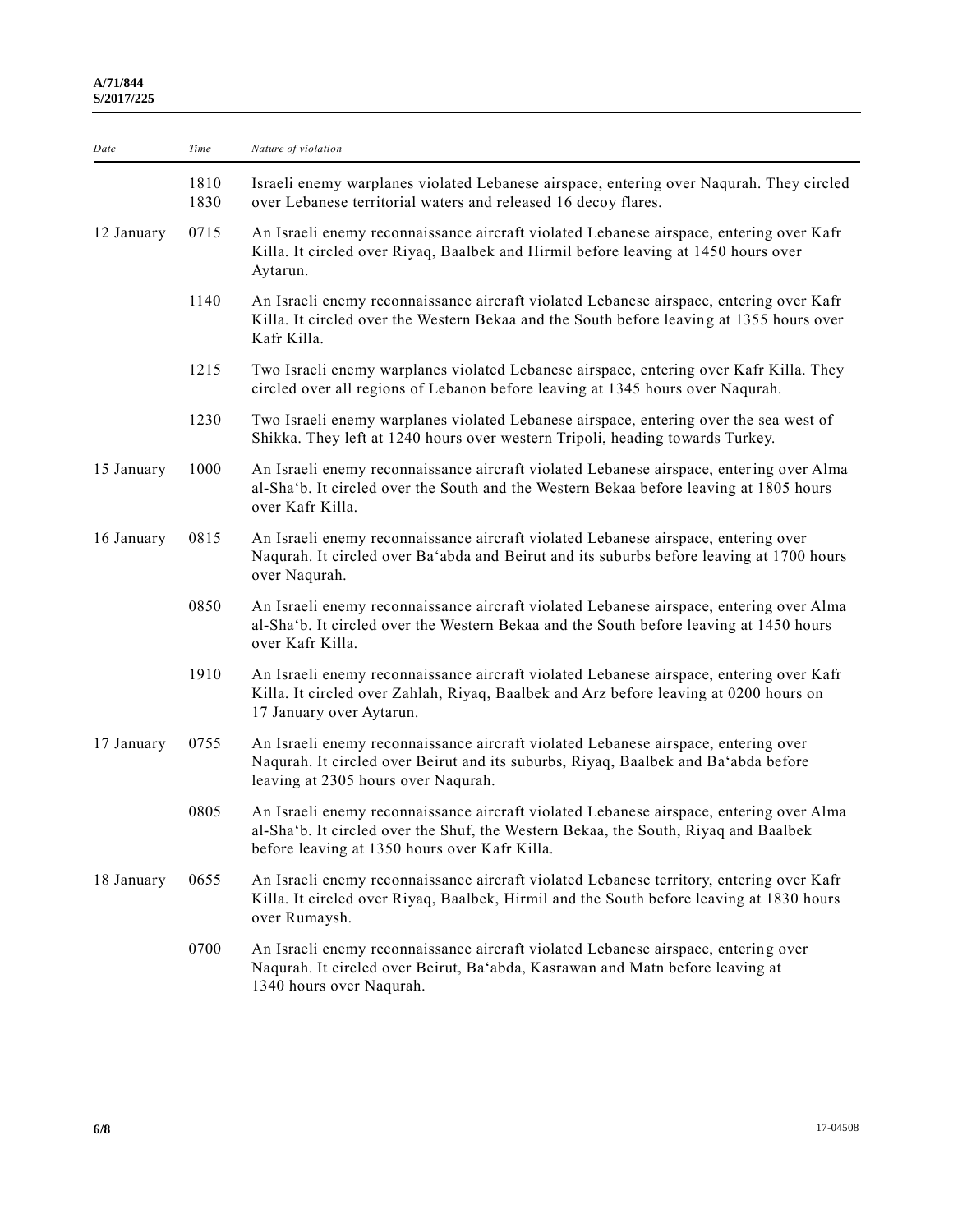| Date       | Time         | Nature of violation                                                                                                                                                                                                                             |
|------------|--------------|-------------------------------------------------------------------------------------------------------------------------------------------------------------------------------------------------------------------------------------------------|
|            | 0935         | Two Israeli enemy warplanes violated Lebanese airspace, entering over Alma al-Sha'b.<br>They circled over all regions of Lebanon before leaving at 1030 hours over the sea west<br>of Naqurah.                                                  |
|            | 0945         | An Israeli enemy reconnaissance aircraft violated Lebanese airspace, entering over Kafr<br>Killa. It circled over the Western Bekaa and the South before leaving at 1400 hours over<br>Rumaysh.                                                 |
|            | 1030         | Two Israeli enemy warplanes violated Lebanese airspace, entering over Kafr Killa. They<br>circled over all regions of Lebanon before leaving at 1210 hours over Alma al Sha'b.                                                                  |
| 19 January | 0810         | An Israeli enemy reconnaissance aircraft violated Lebanese airspace, entering over<br>Naqurah. It circled over Riyaq, Baalbek and Hirmil before leaving at 2300 hours over<br>Kafr Killa.                                                       |
|            | 1015         | An Israeli enemy reconnaissance aircraft violated Lebanese airspace, entering over Alma<br>al-Sha'b. It circled over the Shuf and Iqlim al-Kharrub before leaving at 1630 hours over<br>Rumaysh.                                                |
| 20 January | 0830         | An Israeli enemy reconnaissance aircraft violated Lebanese airspace, entering over Alma<br>al-Sha'b. It circled over Riyaq, Baalbek and Hirmil before leaving at 1630 hours over<br>Rumaysh.                                                    |
| 22 January | 0705         | An Israeli enemy reconnaissance aircraft violated Lebanese airspace, entering over<br>Naqurah. It circled over Beirut, the districts of Matn and Ba'abda, as well as Baalbek,<br>Hirmil and Akkar before leaving at 1510 hours over Kafr Killa. |
|            | 0710         | An Israeli enemy reconnaissance aircraft violated Lebanese airspace, entering over Kafr<br>Killa. It circled over the Western Bekaa and the South before leaving at 1705 hours over<br>Alma al-Sha'b.                                           |
|            | 1245         | Two Israeli enemy warplanes violated Lebanese airspace, entering over Kafr Killa. They<br>circled over all regions of Lebanon before leaving at 1450 hours over the sea west of<br>Naqurah.                                                     |
|            | 1255         | An Israeli enemy reconnaissance aircraft violated Lebanese airspace, entering over Kafr<br>Killa. It circled over Riyaq, Baalbek, Hirmil and Beirut and its suburbs before leaving at<br>1740 hours over Nagurah.                               |
|            | 1530<br>1620 | An Israeli enemy helicopter circled over the occupied Shab'a Farms.                                                                                                                                                                             |
|            | 2005         | An Israeli enemy reconnaissance aircraft violated Lebanese airspace, entering over<br>Naqurah. It circled over the Shuf and the South before leaving at 2115 hours over Alma<br>al-Sha'b.                                                       |
| 23 January | 0630         | An Israeli enemy reconnaissance aircraft violated Lebanese airspace, entering over<br>Naqurah. It circled over the Shuf, Iqlim al-Kharrub, Beirut and its suburbs, and Ba'abda<br>before leaving at 1035 hours over Naqurah.                    |